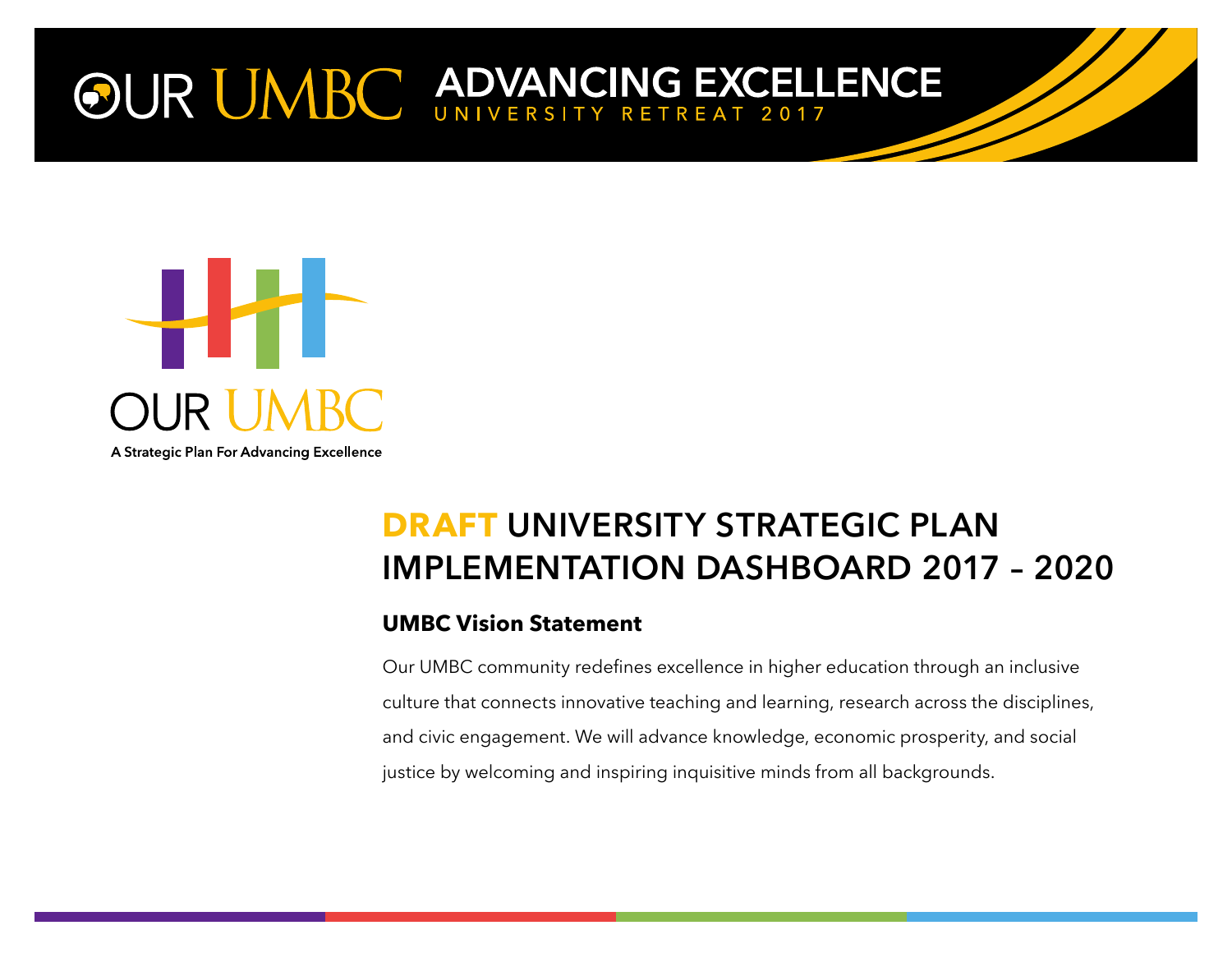**First Focus Priority:** Increase degree completion and shorten time to degree for undergraduate and graduate students.

| <b>First Steps 2017</b>                                                                                                                                                                                                                                                                                                                       | <b>Next Steps 2018-2020</b>                                                                                                                                                                                                                                              | <b>Integrating Threads</b> |
|-----------------------------------------------------------------------------------------------------------------------------------------------------------------------------------------------------------------------------------------------------------------------------------------------------------------------------------------------|--------------------------------------------------------------------------------------------------------------------------------------------------------------------------------------------------------------------------------------------------------------------------|----------------------------|
| Baseline studies of the impact of degree<br>pathways and course scheduling on time to<br>degree, retention, and graduation rates pending<br>installation of Civitas analytics and formation of<br>Undergraduate Student Success Committee, the<br>UMBC Persistence Committee, and the Advising<br>Task Force, all of which are now operating. | · Baseline study of the impact of degree pathways and course scheduling on time to degree, retention, and<br>graduation rates to be completed.                                                                                                                           | • Student Success          |
| Charge and launch Undergraduate Student<br>Success Committee (UgSSC).                                                                                                                                                                                                                                                                         | • Examine data and take action toward UgSSC goals.<br>• Create co-curricular dashboard to track co-curricular engagement and target interventions<br>for "non-engaged" students.<br>• Add psychologist to Counseling Center.<br>• Allocate funds to promising practices. | • Student Success          |
| Expand assessment, analytics and data tools to<br>support student success.                                                                                                                                                                                                                                                                    | • Base fund analytics tools (Civitas).<br>• Make better use of assessment analytics and data tools to drive decision-making on retention and<br>completion activities.                                                                                                   | • Student Success          |
|                                                                                                                                                                                                                                                                                                                                               | . DoIT launch of Blackboard Predict to automate and expand FYI initiative beyond freshmen.                                                                                                                                                                               | • Student Success          |
|                                                                                                                                                                                                                                                                                                                                               | . Base fund OUE student success initiatives to build on prior investment in graduate student success initiatives.                                                                                                                                                        | • Student Success          |

**First Focus Priority:** Systematically improve the quality and consistency of academic advising and mentoring of undergraduate and graduate students.

| <b>First Steps 2017</b>                                                                                                                  | <b>Next Steps 2018-2020</b>                                                                                                                                                    | <b>Integrating Threads</b> |
|------------------------------------------------------------------------------------------------------------------------------------------|--------------------------------------------------------------------------------------------------------------------------------------------------------------------------------|----------------------------|
| New Advising Task Force formed to review<br>prior Advising Task Force Report and make new<br>recommendations with particular emphasis on | • The Advising Task Force will deliver a draft report to the provost by January 2018. Campus review and<br>implementation of recomendations to improve undergraduate advising. | • Student Success          |
| recent developments in technology.                                                                                                       | • Launch IPASS degree audit tool for students and advisors in summer 2017.                                                                                                     | • Student Success          |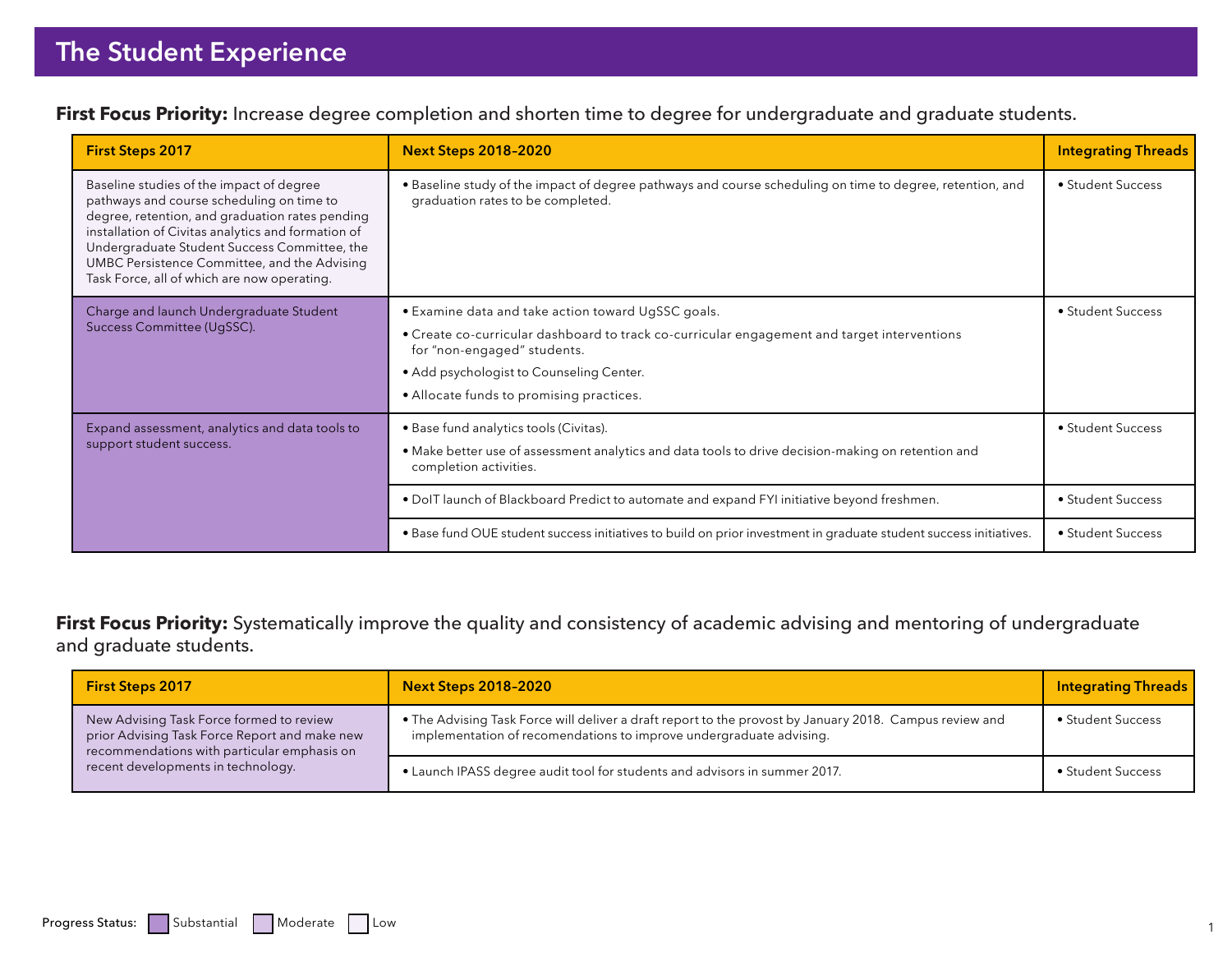**First Focus Priority:** Increase significantly the diversity of tenure-track faculty.

| <b>First Steps 2017</b>                                                                                                                                                                                                                                                                                                             | <b>Next Steps 2018-2020</b>                                                                              | <b>Integrating Threads</b> |
|-------------------------------------------------------------------------------------------------------------------------------------------------------------------------------------------------------------------------------------------------------------------------------------------------------------------------------------|----------------------------------------------------------------------------------------------------------|----------------------------|
| Numerous faculty diversity initiatives continue<br>and are linked to 5-year faculty hiring plans.<br>Three current postdocs for faculty diversity<br>converted to tenure-track positions. Eight<br>postdocs for faculty diversity funded for FY18 (up<br>from 3 in FY17) and seven new postdocs hired to<br>join UMBC in Fall 2017. | • Faculty diversity initiatives will continue and be enhanced based on results of continuing assessment. | • Inclusive Excellence     |

**First Focus Priority:** Create, support, and expect applied learning experiences for all students.

| <b>First Steps 2017</b>                                                                                    | <b>Next Steps 2018-2020</b>                                                                                                                                                             | <b>Integrating Threads</b>                                                                     |
|------------------------------------------------------------------------------------------------------------|-----------------------------------------------------------------------------------------------------------------------------------------------------------------------------------------|------------------------------------------------------------------------------------------------|
| Define applied learning experience and<br>create inventory of all current applied<br>learning experiences. | • This work will begin in FY18. Applied Learning Work Group tasked with increasing opportunities for all<br>students to access applied learning experiences in class and independently. | • Student Success<br>• Integration &<br>Intersection of<br>Research, Education<br>& Engagement |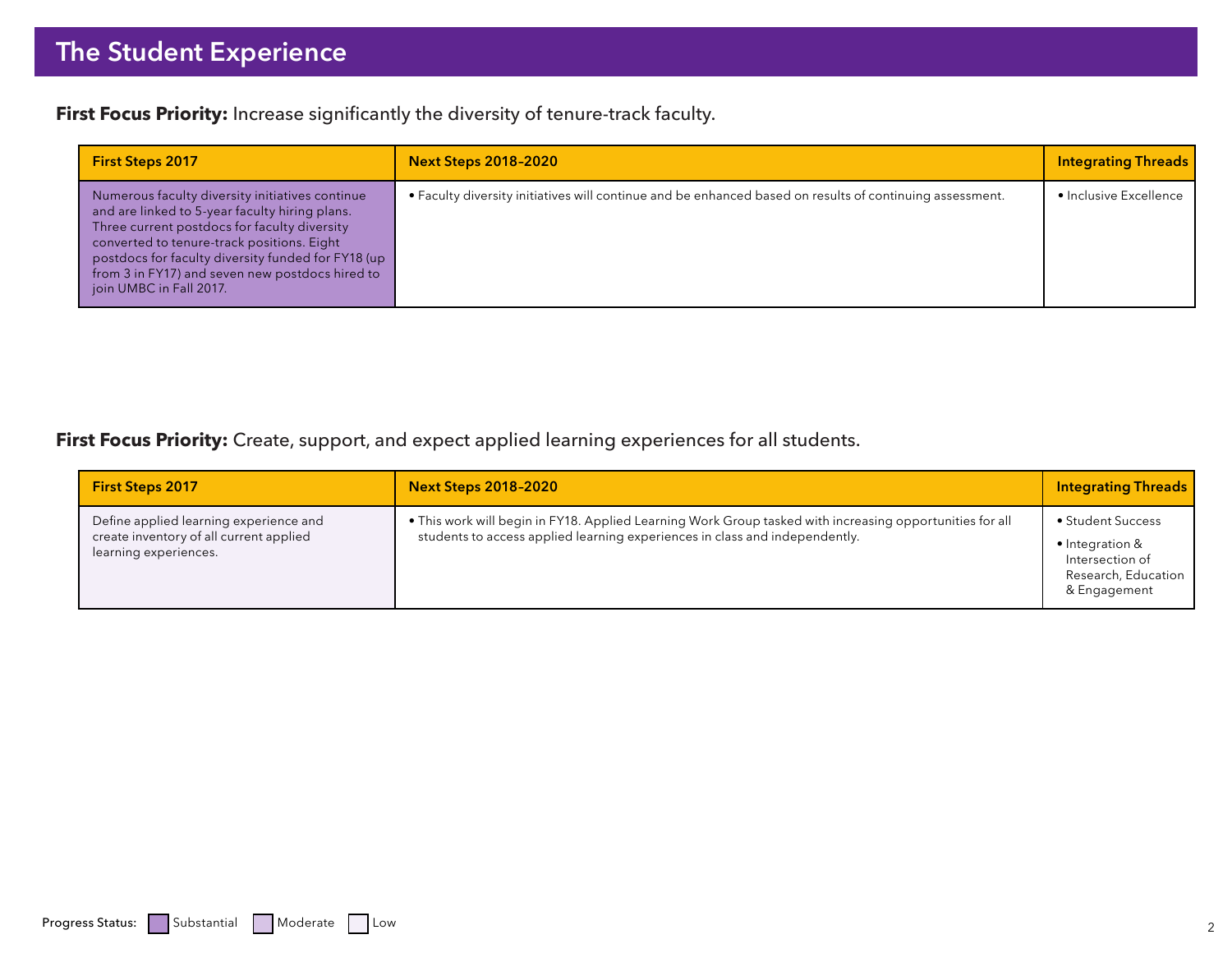First Focus Priority: Increase UMBC's research prominence through sustained investment in faculty and staff hiring, retention, and development.

| <b>First Steps 2017</b>                                                                                                                                            | <b>Next Steps 2018-2020</b>                                                                          | <b>Integrating Threads</b> |
|--------------------------------------------------------------------------------------------------------------------------------------------------------------------|------------------------------------------------------------------------------------------------------|----------------------------|
| Developed 5-year faculty hiring plans aligned with the<br>strategic objectives of increasing UMBC's excellence<br>in research, scholarship, and creative activity. | • Fund faculty hiring pool to make progress in research, support enrollment, and increase diversity. | • Inclusive Excellence     |

First Focus Priority: Position UMBC faculty to win prestigious national and international awards and honors for scholarship, creative activities, and research and grow UMBC's funded research portfolio to achieve annual research expenditures that consistently place the University among the top 150 institutions in the nation.

| <b>First Steps 2017</b>                                                                                                                                                  | <b>Next Steps 2018-2020</b>                                                                                                                                                                                                                                        | <b>Integrating Threads</b>                                                                          |
|--------------------------------------------------------------------------------------------------------------------------------------------------------------------------|--------------------------------------------------------------------------------------------------------------------------------------------------------------------------------------------------------------------------------------------------------------------|-----------------------------------------------------------------------------------------------------|
| Increase national prominence in selected<br>multidisciplinary areas, increasing faculty diversity.                                                                       | • Add full-time associate director for Cybersecurity Center.<br>• Add two associate deans for research.<br>• Continue development of health disparities initiative.<br>• Build graduate assistant pipeline for research support.<br>• Grant writing support pilot. | · Inclusive Excellence<br>• Integration &<br>Intersection of<br>Research, Education<br>& Engagement |
| Inventory of current core research facilities<br>completed. Input solicited regarding future<br>research infrastructure needs, including core<br>facilities and Library. | • Create research infrastructure priority list for investment as funds become available.<br>. Base fund a core facilities infrastructure fund.<br>• Provide operating funds for Cybersecurity Center.<br>• Provide operating funds for Earth and Space Center.     | • Integration &<br>Intersection of<br>Research, Education<br>& Engagement                           |
|                                                                                                                                                                          | . DoIT develops a secure research environment for sensitive research by summer 2018.                                                                                                                                                                               |                                                                                                     |
| Additional resources for the Library to maintain<br>current level of subscriptions despite significant<br>increase in journal costs. Increased DRIF support.             | • Maintain current level subscriptions.                                                                                                                                                                                                                            |                                                                                                     |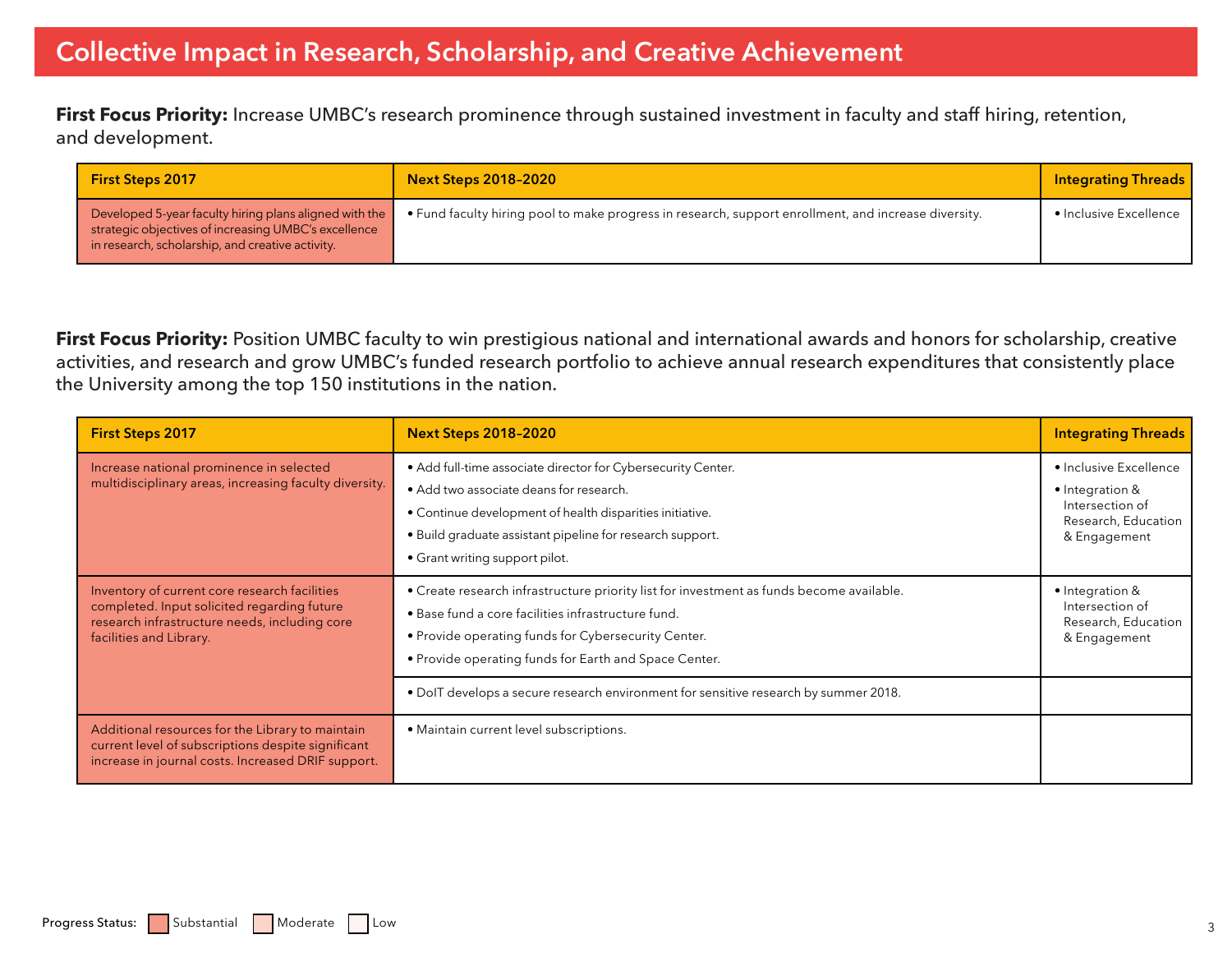**First Focus Priority:** Provide exemplary support for educators in creating state-of-the-art undergraduate and graduate curricula delivered through innovative and effective approaches to teaching and learning.

| <b>First Steps 2017</b>                                                                                                                                                               | <b>Next Steps 2018-2020</b>                                                                                                               | <b>Integrating Threads</b>                  |
|---------------------------------------------------------------------------------------------------------------------------------------------------------------------------------------|-------------------------------------------------------------------------------------------------------------------------------------------|---------------------------------------------|
| Increase the size and diversity of full-time faculty<br>and their engagement in first- and second-year<br>student learning experiences.                                               | • Numerous faculty diversity initiatives continue and are linked to 5-year faculty hiring plans.                                          | • Inclusive Excellence<br>• Student Success |
|                                                                                                                                                                                       | • Fund faculty hiring pool to make progress in research, support enrollment, and increase diversity.                                      | • Inclusive Excellence<br>• Student Success |
| The new rank of principal lecturer was approved at<br>the May 2017 Faculty Senate meeting.                                                                                            |                                                                                                                                           |                                             |
| Conduct inventory of professional development<br>activities currently available to adjunct faculty.<br>Professional development funds were made<br>available by the Provost's Office. | . Faculty Senate, in collaboration with the Provost's Office, will take up proposal for a third rank of adjunct<br>faculty in Fall 2017.  | • Inclusive Excellence                      |
| Review and update, as necessary, UMBC's course<br>conversion quidelines for workload reporting.                                                                                       | . Review UMBC's course conversion guidelines for workload reporting following review of faculty workload<br>policies by Board of Regents. |                                             |

First Focus Priority: Continue to build a culture of academic assessment to support our faculty as the primary drivers of continuous improvement in student learning outcomes.

| <b>First Steps 2017</b>                                                                                                                                                             | <b>Next Steps 2018-2020</b>                         | <b>Integrating Threads</b> |
|-------------------------------------------------------------------------------------------------------------------------------------------------------------------------------------|-----------------------------------------------------|----------------------------|
| Associate provost appointed August 2017 with<br>analyst support in collaboration with IRADS.<br>Civitas analytics acquired and training conducted.<br>EAB analytics in development. | • Assessment work will continue and expand in FY18. | • Student Success          |
| Initial pilots in Math/Mat Lab and accounting.                                                                                                                                      |                                                     |                            |
| DolT developing new tools to study and<br>document outcomes of existing and new student<br>success interventions.                                                                   |                                                     |                            |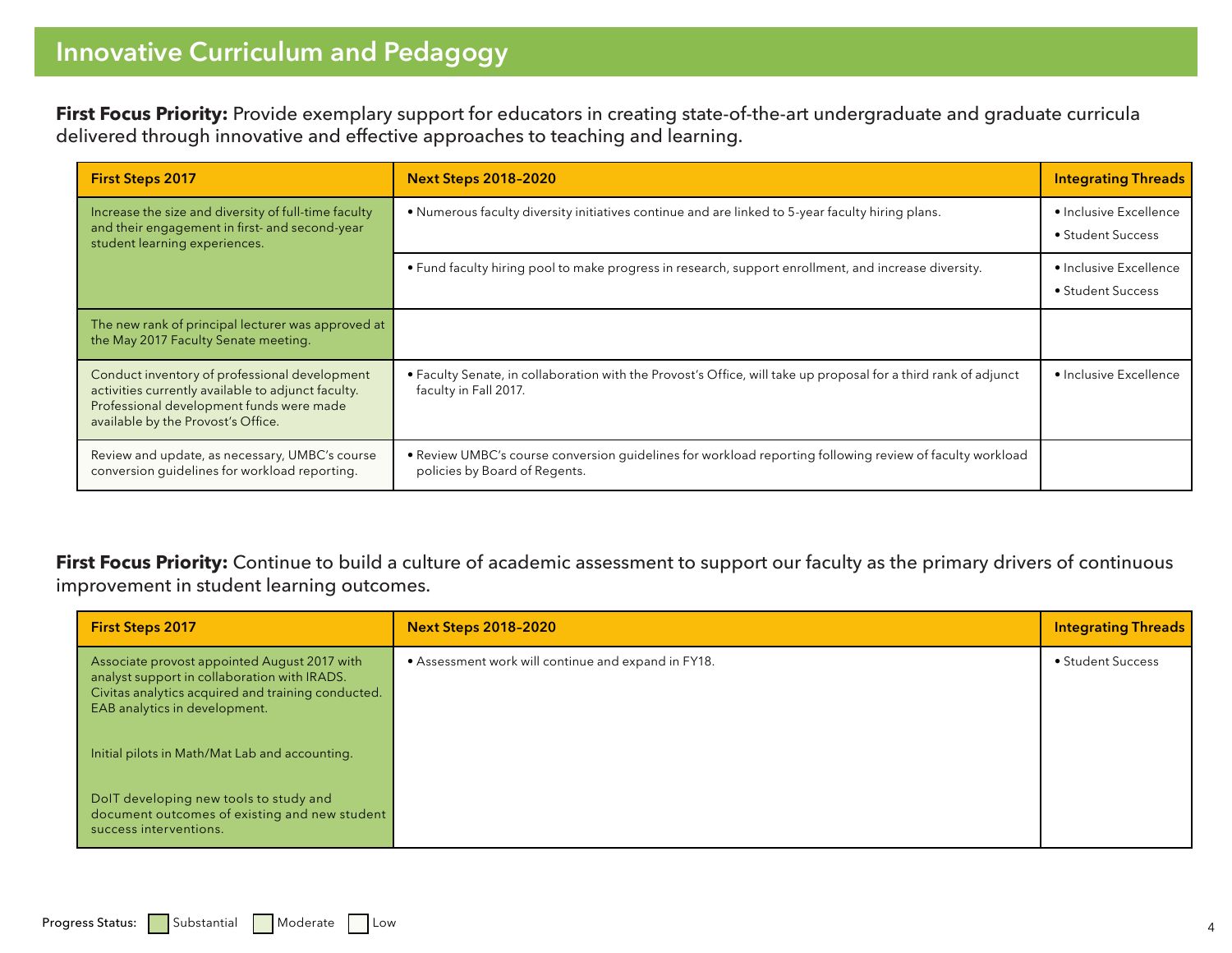First Focus Priority: Promote a campus-wide culture that recognizes, supports, catalyzes, and celebrates collaboration and partnerships with groups at the local, state, regional, national, and international levels, including the K-12 education system.

| <b>First Steps 2017</b>                                     | <b>Next Steps 2018-2020</b>                                                                                                                                                                                                                                          | <b>Integrating Threads</b>                                                         |
|-------------------------------------------------------------|----------------------------------------------------------------------------------------------------------------------------------------------------------------------------------------------------------------------------------------------------------------------|------------------------------------------------------------------------------------|
| P-14 Connections group expands coordination<br>of outreach. | • Develop a 3-5 year strategic plan for entrepreneurship, social innovation, and technology<br>commercialization efforts at UMBC, consistent with UMBC's new strategic plan, and specifically with<br>Community and Extended Connections supporting objective 2.1.1. | $\bullet$ Integration &<br>Intersection of<br>Research, Education,<br>& Engagement |

**First Focus Priority:** Strengthen connections between alumni and the on-campus community that foster alumni success and pride while enhancing teaching and learning, the student experience, and community outreach and development.

| <b>First Steps 2017</b>                                                             | <b>Next Steps 2018-2020</b>                                                                                                                                                                  | <b>Integrating Threads</b> |
|-------------------------------------------------------------------------------------|----------------------------------------------------------------------------------------------------------------------------------------------------------------------------------------------|----------------------------|
| Focus on and leverage 50th anniversary activities<br>to increase alumni engagement. | • Continue to involve alumni in campus mission and vision with measurable goals for alumni information<br>updates, event attendance, social media sharing, volunteering, giving, and hiring. | • Student Success          |

#### **First Focus Priority:** Strengthen UMBC's position as an anchor institution for the Greater Baltimore metropolitan region.

| <b>First Steps 2017</b>                                                                                                                                                                     | <b>Next Steps 2018-2020</b>  | <b>Integrating Threads</b>                                                           |
|---------------------------------------------------------------------------------------------------------------------------------------------------------------------------------------------|------------------------------|--------------------------------------------------------------------------------------|
| Advance and coordinate the existing work groups<br>developing an inventory, goals, and objectives<br>relating to UMBC's engagement with critical issues<br>in the Greater Baltimore region. | • Inventory to be completed. | $\bullet$ Integration &<br>Intersection of<br>Research, Education,  <br>& Engagement |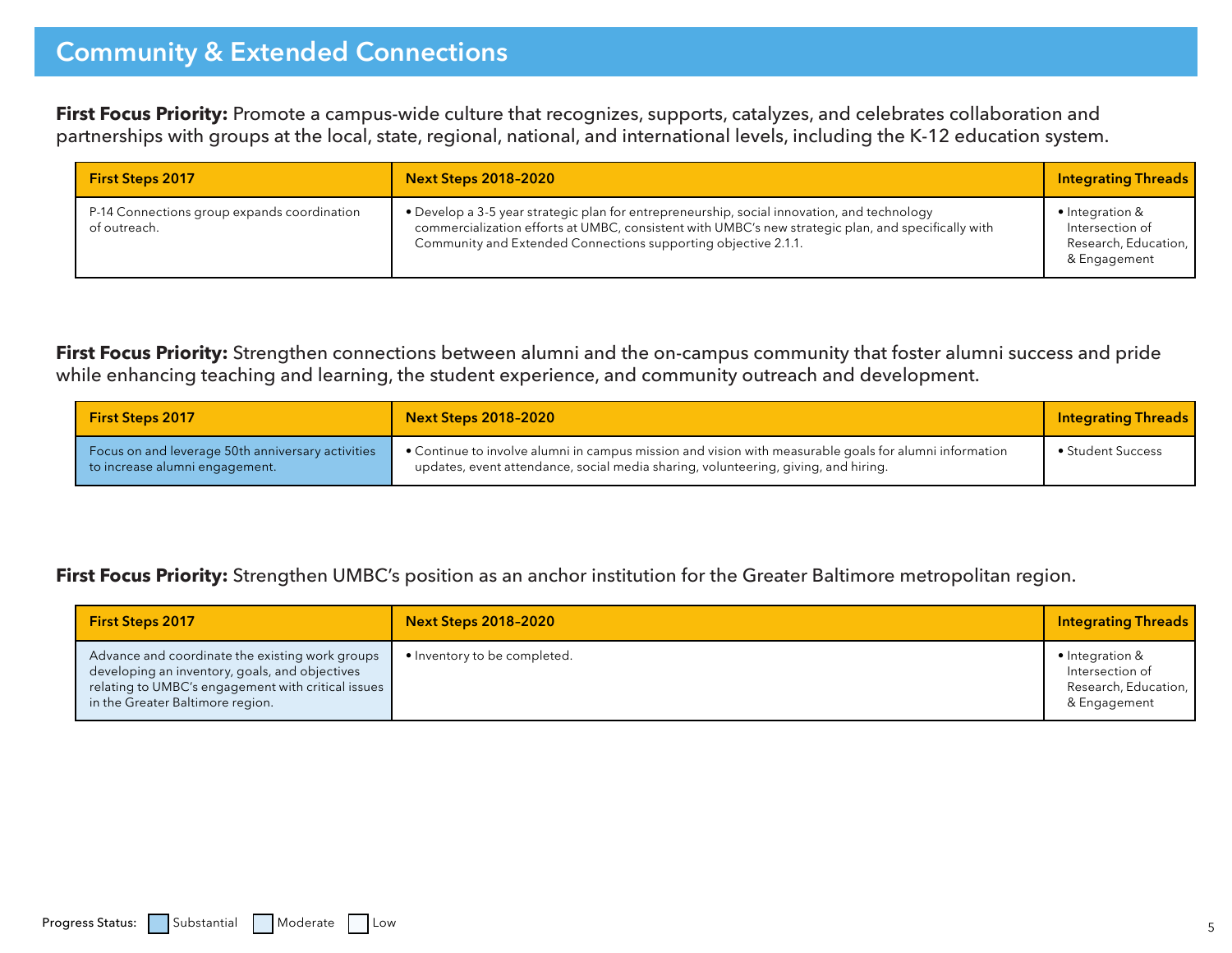**First Focus Priority:** Effective management of enrollment and enrollment growth to increase net tuition revenue.

| <b>First Steps 2017</b>                                                                                                                                                                        | <b>Next Steps 2018-2020</b>                                                                                                                                                  |
|------------------------------------------------------------------------------------------------------------------------------------------------------------------------------------------------|------------------------------------------------------------------------------------------------------------------------------------------------------------------------------|
| Assessment and refinement of financial aid strategy optimized<br>Fall 2017 undergraduate enrollment.                                                                                           | • Review outcomes and refine strategy for future undergraduate recruitment cycles.                                                                                           |
| Expanded the portfolio of applied and professional master's and<br>certificate programs to provide Technical Management MPS,<br>Data Science MPS and certificate, Entrepreneurship, Innovation | • Additonal programs under consideration or awaiting approval: Community Leadership MPS, Biostatistics MPS, Cyber-<br>physical Systems MPS, Certificate in College Teaching. |
| and Leadership MPS.                                                                                                                                                                            | • Expand capacity in high-demand academic programs.<br>- IT related degrees                                                                                                  |
| Maximize the use of current non-academic resources such as<br>space, services, and facilities to provide capacity to serve more<br>students on campus.                                         | • Engage campus in evaluating space utilization data and exploring leading practices for space optimization.                                                                 |

**First Focus Priority:** Successful launch of \$150-million comprehensive campaign, with a goal of endowment surpassing \$100 million and alumni annual giving participation reaching 7 percent.

| <b>First Steps 2017</b>                                                                                                                                                                                                | <b>Next Steps 2018-2020</b>                                                                                                                                                                                                                       |
|------------------------------------------------------------------------------------------------------------------------------------------------------------------------------------------------------------------------|---------------------------------------------------------------------------------------------------------------------------------------------------------------------------------------------------------------------------------------------------|
| Update benchmarking of similar and aspirational advancement<br>organizations to inform investment in front-line fundraising,<br>marketing and communications, and programming/data<br>analytics capacity.              | • Review the University's approach to branding and marketing and align with strategic plan objectives.<br>• Expand marketing infrastructure and resources.<br>• Provide one-time marketing campaign investment.<br>• Expand fundraising capacity. |
| Develop case for comprehensive campaign that is directly linked<br>to strategic goals and priorities.                                                                                                                  | • Provide one-time fundraising investment for campaign launch.<br>• Develop and execute plans to engage donors and prospective donors including alumni, annual giving base,<br>and campus.                                                        |
| Strengthen connections between alumni and the on-campus<br>community that foster alumni success and pride while enhancing<br>teaching and learning, the student experience, and community<br>outreach and development. | • Continue to involve alumni in campus mission and vision with measurable goals for alumni information updates, event<br>attendance, social media sharing, volunteering, giving, and hiring.                                                      |
| Document and communicate UMBC's commitment to community<br>connections and partnerships.                                                                                                                               | • Build on existing activities.                                                                                                                                                                                                                   |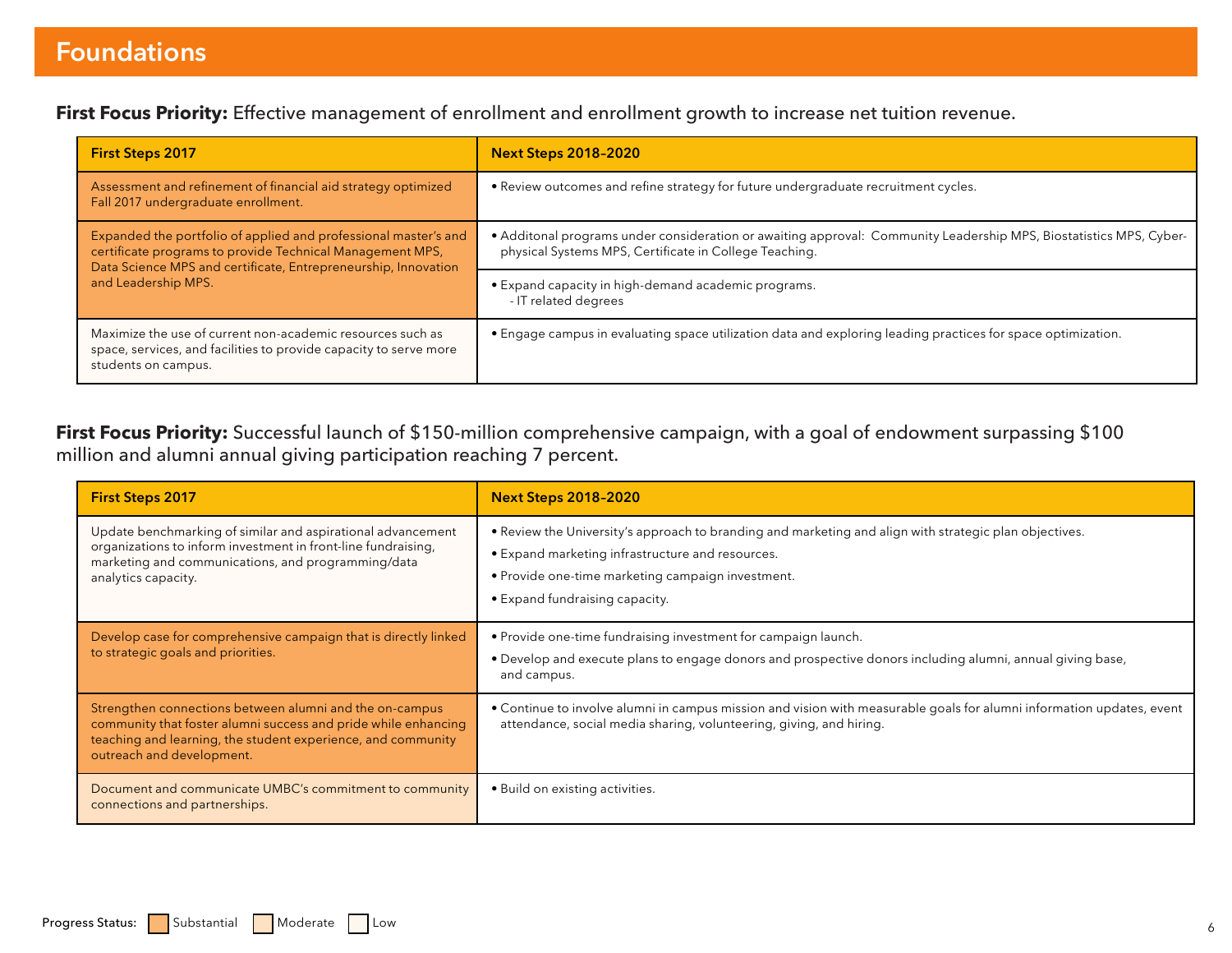## **Foundations**

**First Focus Priority:** Demonstrably improve the efficiency of operations and the effectiveness of mission-driven programs and activities to focus resources on what matters most.

| <b>First Steps 2017</b>                                                                                                      | <b>Next Steps 2018-2020</b>     |
|------------------------------------------------------------------------------------------------------------------------------|---------------------------------|
| Communicate regularly campus-wide regarding the goals and<br>benefits of a robust E&E effort, highlighting campus successes. | • Build on existing activities. |
| Provide training to identify opportunities and quantify savings.                                                             | • Build on existing activities. |
| Continue to capture the unit-level E&E improvements made each<br>year to report significant and substantive improvements.    | • Build on existing activities. |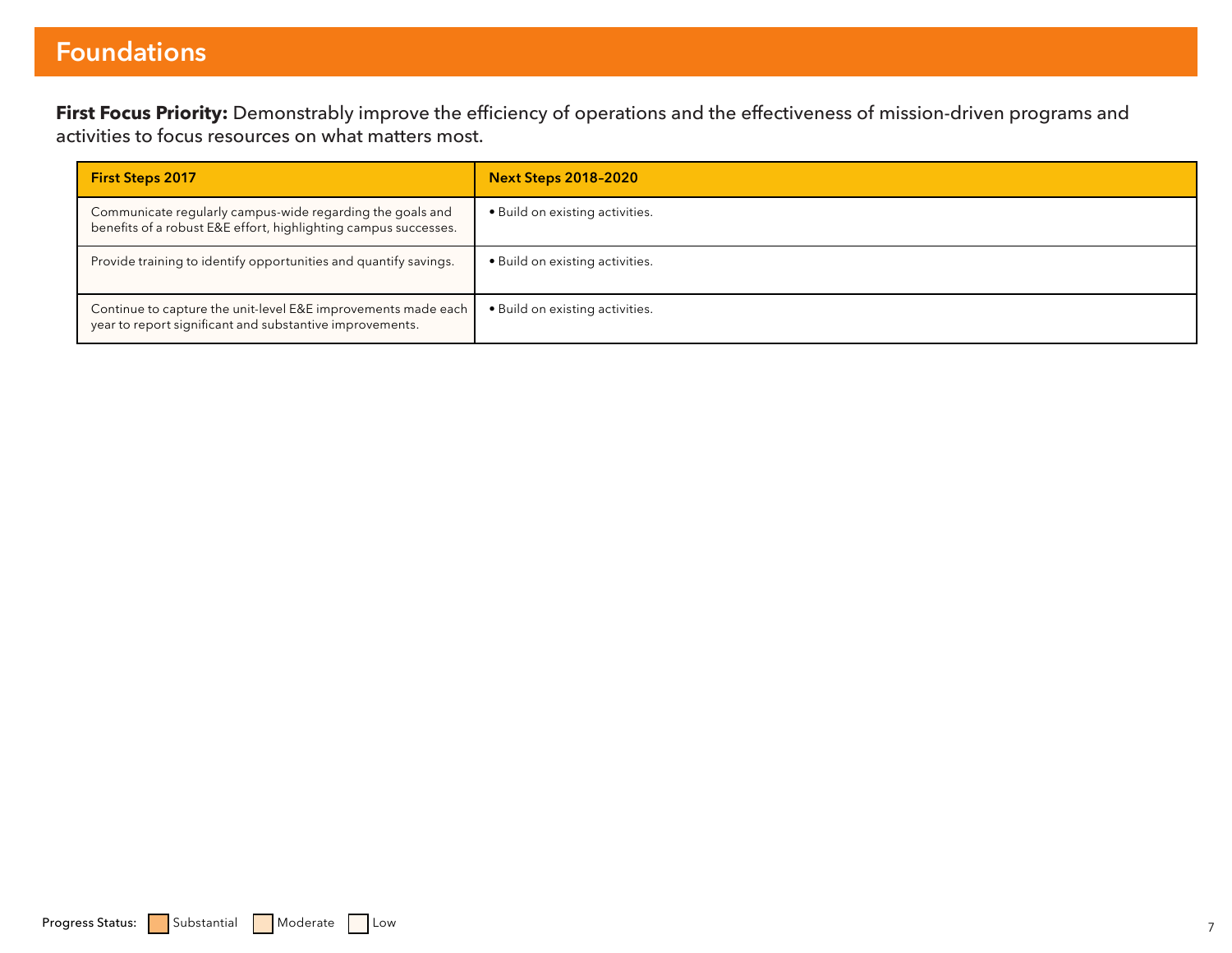## **UMBC Investment in University Priorities FY2016 – 2018**

Includes only Recurring Strategic Investments (base); Does not Include one-time investments or increases in mandatory expenses *\$ in 000s*

| The Student Experience                    |               |               |               |
|-------------------------------------------|---------------|---------------|---------------|
|                                           | <b>FY2016</b> | <b>FY2017</b> | <b>FY2018</b> |
| New faculty hires                         | 231           | 209           | 284           |
| Enrollment pressure converted to base     | 95            | 100           | 267           |
| Expand faculty in high demand programs    |               |               | 100           |
| Life Science Advisor                      | 30            |               |               |
| Athletics scholarships - tuition increase | 98            |               |               |
| Title IX compliance                       | 100           |               | 110           |
| t-STEM Transfer Program                   |               | 350           |               |
| Civitas Student Success Analytics         |               |               | 141           |
| NROTC implementation                      |               | 12            |               |
| OUE base budget increase                  |               |               | 100           |
| Psychologist - Counseling Center          |               |               | 40            |
| Subtotal                                  | 554           | 671           | 1,042         |

| <b>Innovative Curriculum and Pedagogy</b>                                 |               |               |               |
|---------------------------------------------------------------------------|---------------|---------------|---------------|
|                                                                           | <b>FY2016</b> | <b>FY2017</b> | <b>FY2018</b> |
| New faculty hires                                                         | 231           | 208           | 283           |
| Enrollment pressure converted to base                                     | 95            | 100           | 266           |
| <b>Faculty Development Center Assessment</b><br>and Evaluation Specialist | 21            | 21            | 100           |
| <b>Faculty Development Center</b><br>Paraprofessional Staff               | 16            |               |               |
| <b>Subtotal</b>                                                           | 363           | 329           | 549           |

**Footnotes:**

• Allocations for new faculty hires and resources to respond to enrollment growth are distributed evenly across several categories, reflecting that they serve multiple areas of strategic focus.

• The first step in the Community and Extended Connections focus area was engagement of alumni during UMBC's 50th anniversary year. This was supported by Foundation and one-time funds and did not require a base budget inve require a base budget investment. And the contract of the contract of the contract of the contract of the contract of the contract of the contract of the contract of the contract of the contract of the contract of the cont